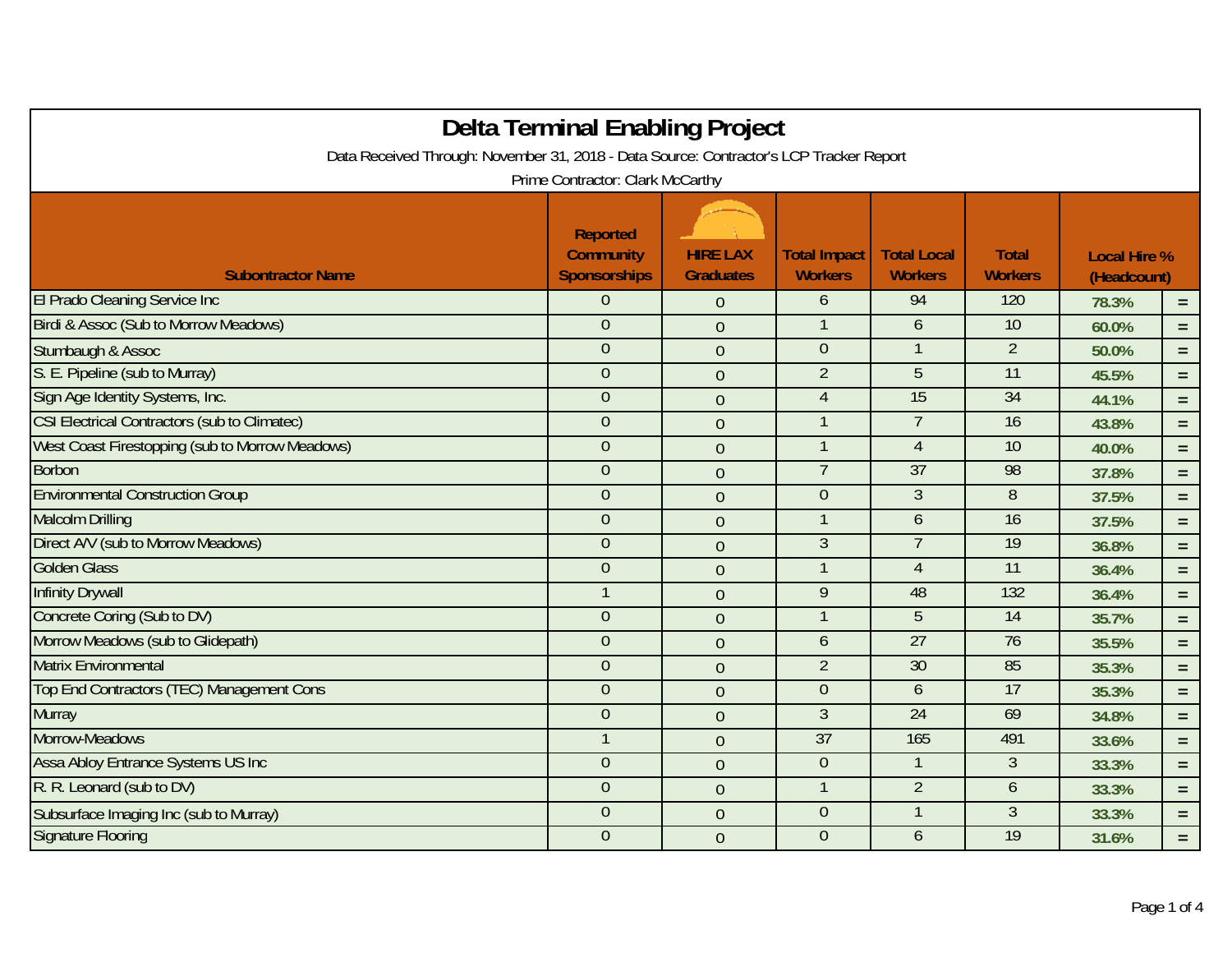| Delta Terminal Enabling Project<br>Data Received Through: November 31, 2018 - Data Source: Contractor's LCP Tracker Report<br>Prime Contractor: Clark McCarthy |                                                            |                                     |                                       |                                      |                                |                                    |          |  |
|----------------------------------------------------------------------------------------------------------------------------------------------------------------|------------------------------------------------------------|-------------------------------------|---------------------------------------|--------------------------------------|--------------------------------|------------------------------------|----------|--|
| <b>Subontractor Name</b>                                                                                                                                       | <b>Reported</b><br><b>Community</b><br><b>Sponsorships</b> | <b>HIRE LAX</b><br><b>Graduates</b> | <b>Total Impact</b><br><b>Workers</b> | <b>Total Local</b><br><b>Workers</b> | <b>Total</b><br><b>Workers</b> | <b>Local Hire %</b><br>(Headcount) |          |  |
| PCI (sub to Murray)                                                                                                                                            | $\overline{0}$                                             | $\overline{0}$                      | $\overline{0}$                        | 5                                    | 16                             | 31.3%                              | $=$      |  |
| Rutherford Inc (sub to Infinity)                                                                                                                               | $\overline{0}$                                             | $\overline{0}$                      | $\overline{2}$                        | $\overline{4}$                       | $\overline{13}$                | 30.8%                              | $=$      |  |
| Bragg Crane as (Sub to ADF)                                                                                                                                    | $\overline{0}$                                             | $\overline{0}$                      | $\overline{4}$                        | $\overline{12}$                      | 40                             | 30.0%                              | $=$      |  |
| Penhall                                                                                                                                                        | $\theta$                                                   | $\boldsymbol{0}$                    |                                       | 8                                    | $\overline{27}$                | 29.6%                              | $\equiv$ |  |
| <b>Building Electronic Controls (sub to Morrow Meadows)</b>                                                                                                    | $\theta$                                                   | $\overline{0}$                      | $\theta$                              | 5                                    | 18                             | 27.8%                              | $=$      |  |
| Dean Visosky Contractors, Inc. dba DV Contractors, Inc.                                                                                                        | $\overline{0}$                                             | $\overline{0}$                      | $\mathbf{1}$                          | $\overline{9}$                       | 33                             | 27.3%                              | $=$      |  |
| Critchfield Mechanical, Inc. of Southern California (CMI)                                                                                                      | $\overline{0}$                                             | $\theta$                            | $\overline{3}$                        | $\overline{28}$                      | 106                            | 26.4%                              | $=$      |  |
| <b>Commercial Scaffolding (sub to Infinity Drywall)</b>                                                                                                        | $\overline{0}$                                             | $\overline{0}$                      | $\theta$                              | $\mathfrak{Z}$                       | $\overline{12}$                | 25.0%                              | $=$      |  |
| Letner Roofing (aka Danny Letner)                                                                                                                              | $\mathbf{0}$                                               | $\overline{0}$                      | $\overline{2}$                        | 10                                   | 40                             | 25.0%                              | $=$      |  |
| O C Vacuum Inc (sub to SE Pipeline)                                                                                                                            | $\theta$                                                   | $\overline{0}$                      | $\theta$                              | $\mathbf 1$                          | $\overline{4}$                 | 25.0%                              | $=$      |  |
| P.S. Development Corp dba Comet Electric                                                                                                                       | $\mathbf{0}$                                               | $\overline{0}$                      | $\theta$                              | $\overline{2}$                       | 8                              | 25.0%                              | $\equiv$ |  |
| PCI                                                                                                                                                            | 5                                                          | $\overline{0}$                      | 18                                    | 47                                   | 189                            | 24.9%                              | $=$      |  |
| <b>McCarthy Building Companies</b>                                                                                                                             | $\overline{0}$                                             | $\overline{0}$                      | $\overline{2}$                        | $\overline{14}$                      | $\overline{57}$                | 24.6%                              | $=$      |  |
| Cosco Fire Protection, Inc. - Sprinkler                                                                                                                        | $\overline{0}$                                             | $\overline{0}$                      | $\theta$                              | 5                                    | $\overline{21}$                | 23.8%                              | $=$      |  |
| <b>Badger Daylighting</b>                                                                                                                                      | $\theta$                                                   | $\mathbf 0$                         | $\theta$                              | $\mathfrak{Z}$                       | 13                             | 23.1%                              | $=$      |  |
| Pacific Architectural Woodworking                                                                                                                              | $\overline{0}$                                             | $\overline{0}$                      | $\mathbf{1}$                          | $\mathfrak{Z}$                       | $\overline{13}$                | 23.1%                              | $=$      |  |
| PCI (sub to CMI)                                                                                                                                               | $\overline{0}$                                             | $\overline{0}$                      | $\overline{0}$                        | $\overline{5}$                       | 22                             | 22.7%                              | $=$      |  |
| RJ&J (sub to Morrow Meadows)                                                                                                                                   | $\overline{0}$                                             | $\overline{0}$                      |                                       | $\overline{4}$                       | 19                             | 21.1%                              | $=$      |  |
| <b>Traffic Management</b>                                                                                                                                      | $\theta$                                                   | $\overline{0}$                      |                                       | $\overline{4}$                       | 20                             | 20.0%                              | $=$      |  |
| <b>ISEC</b>                                                                                                                                                    |                                                            | $\mathbf{1}$                        | $\overline{2}$                        | 14                                   | 77                             | 18.2%                              | $=$      |  |
| <b>Bragg Crane</b>                                                                                                                                             |                                                            | $\theta$                            | $\overline{4}$                        | 15                                   | 83                             | 18.1%                              | $=$      |  |
| Western Industrial Contractors (sub to Glidepath)                                                                                                              | $\theta$                                                   | $\overline{0}$                      | $\mathfrak{Z}$                        | $\overline{11}$                      | 63                             | 17.5%                              | $=$      |  |
| Air Balance Co (sub to CMI)                                                                                                                                    | $\overline{0}$                                             | $\overline{0}$                      | $\theta$                              | $\overline{1}$                       | $\overline{7}$                 | 14.3%                              | $=$      |  |
| Brundage Bone Concrete Pumping dba JLS Concrete Pumping (sub to DV)                                                                                            | $\overline{0}$                                             | $\overline{0}$                      | $\theta$                              | $\mathbf{1}$                         | $\overline{7}$                 | 14.3%                              | $=$      |  |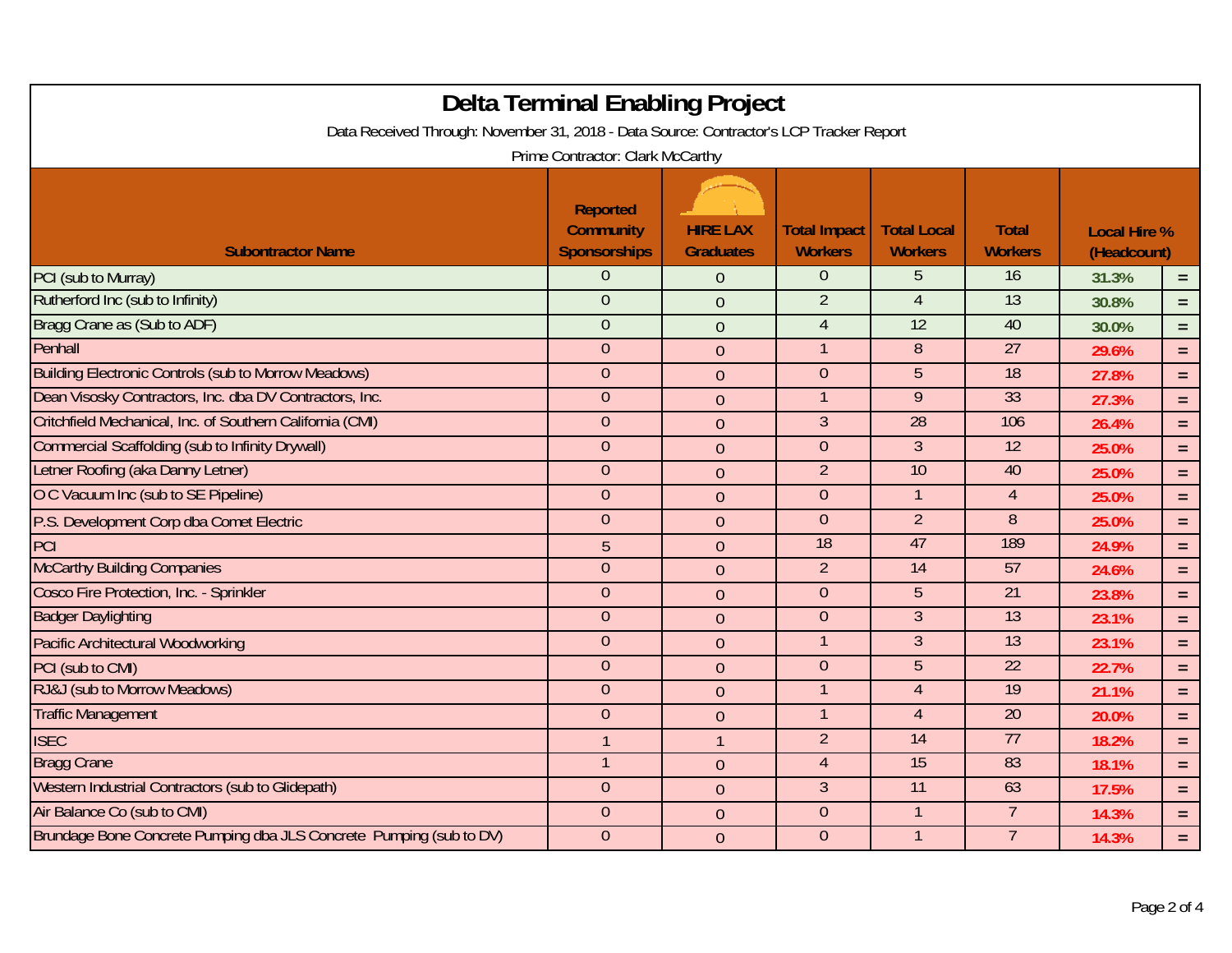| Delta Terminal Enabling Project<br>Data Received Through: November 31, 2018 - Data Source: Contractor's LCP Tracker Report<br>Prime Contractor: Clark McCarthy |                                                            |                                     |                                       |                                      |                                |                                    |          |
|----------------------------------------------------------------------------------------------------------------------------------------------------------------|------------------------------------------------------------|-------------------------------------|---------------------------------------|--------------------------------------|--------------------------------|------------------------------------|----------|
| <b>Subontractor Name</b>                                                                                                                                       | <b>Reported</b><br><b>Community</b><br><b>Sponsorships</b> | <b>HIRE LAX</b><br><b>Graduates</b> | <b>Total Impact</b><br><b>Workers</b> | <b>Total Local</b><br><b>Workers</b> | <b>Total</b><br><b>Workers</b> | <b>Local Hire %</b><br>(Headcount) |          |
| Commercial Scaffolding of CA Inc.                                                                                                                              | $\Omega$                                                   | $\overline{0}$                      | $\overline{0}$                        | -1                                   | 8                              | 12.5%                              | $=$      |
| Paramount Tile, Inc.                                                                                                                                           | $\theta$                                                   | $\overline{0}$                      | $\theta$                              | $\overline{4}$                       | $\overline{32}$                | 12.5%                              | $=$      |
| The Rouse Company (MS Rouse)                                                                                                                                   | $\overline{0}$                                             | $\overline{0}$                      | $\overline{0}$                        | 5                                    | 40                             | 12.5%                              | $\equiv$ |
| <b>OTIS</b>                                                                                                                                                    | $\theta$                                                   | $\mathbf 0$                         | $\mathbf{1}$                          | $\overline{3}$                       | $\overline{25}$                | 12.0%                              | $\equiv$ |
| <b>Martin Integrated</b>                                                                                                                                       | $\theta$                                                   | $\overline{0}$                      | $\theta$                              | $\overline{2}$                       | 17                             | 11.8%                              | $=$      |
| Climatec, LLC (sub to CMI)                                                                                                                                     | $\overline{0}$                                             | $\overline{0}$                      | $\theta$                              | $\mathbf{1}$                         | 11                             | 9.1%                               | $\equiv$ |
| <b>Concrete Coring Company</b>                                                                                                                                 | $\overline{0}$                                             | $\overline{0}$                      | $\theta$                              |                                      | 11                             | 9.1%                               | $\equiv$ |
| <b>Western Paving Contractors</b>                                                                                                                              | $\overline{0}$                                             | $\overline{0}$                      | $\mathbf{0}$                          |                                      | $\overline{13}$                | 7.7%                               | $=$      |
| <b>Clark Construction Group</b>                                                                                                                                | $\overline{0}$                                             | $\overline{0}$                      | $\overline{0}$                        | $\overline{0}$                       | $\overline{2}$                 | 0.0%                               | $=$      |
| Connor Concrete Cutting & Coring (sub to CMAJV)                                                                                                                | $\overline{0}$                                             | $\overline{0}$                      | $\theta$                              | $\theta$                             | 1                              | 0.0%                               | $\equiv$ |
| Connor Concrete Cutting & Coring (Sub to CMI)                                                                                                                  | $\theta$                                                   | $\overline{0}$                      | $\overline{0}$                        | $\overline{0}$                       | $\overline{7}$                 | 0.0%                               | $\equiv$ |
| Connor Concrete Cutting & Coring (Sub to Morrow Meadows)                                                                                                       | $\theta$                                                   | $\overline{0}$                      | $\overline{0}$                        | $\overline{0}$                       | $\overline{9}$                 | 0.0%                               | $\equiv$ |
| Connor Concrete Cutting & Coring (Sub to Murray)                                                                                                               | $\overline{0}$                                             | $\overline{0}$                      | $\theta$                              | $\theta$                             | $\overline{9}$                 | 0.0%                               | $\equiv$ |
| Connor Concrete Cutting & Coring (Sub to RJ&J)                                                                                                                 | $\overline{0}$                                             | $\overline{0}$                      | $\overline{0}$                        | $\overline{0}$                       | $\overline{4}$                 | 0.0%                               | $=$      |
| Digital Decora (sub to ISEC)                                                                                                                                   | $\theta$                                                   | $\overline{0}$                      | $\theta$                              | $\theta$                             | $\mathfrak{Z}$                 | 0.0%                               | $=$      |
| <b>Exsell Sales (sub to Comet)</b>                                                                                                                             | $\theta$                                                   | $\overline{0}$                      | $\theta$                              | $\theta$                             | $\mathfrak{Z}$                 | 0.0%                               | $\equiv$ |
| <b>Glow Electric (sub to Cosco)</b>                                                                                                                            | $\overline{0}$                                             | $\overline{0}$                      | $\overline{0}$                        | $\overline{0}$                       | $\overline{4}$                 | 0.0%                               | $\equiv$ |
| <b>Hill Crane Services (Sub to CMI)</b>                                                                                                                        | $\theta$                                                   | $\overline{0}$                      | $\overline{0}$                        | $\overline{0}$                       | 5                              | 0.0%                               | $\equiv$ |
| KDC Inc dba Dynalectric (sub to Glidepath)                                                                                                                     | $\overline{0}$                                             | $\overline{0}$                      | $\theta$                              | $\theta$                             | $\overline{8}$                 | 0.0%                               | $\equiv$ |
| Marco Crane & Rigging Co.                                                                                                                                      | $\theta$                                                   | $\overline{0}$                      | $\mathbf{0}$                          | $\mathbf{0}$                         | $\overline{1}$                 | 0.0%                               | $\equiv$ |
| PCI (sub to Traffic Management)                                                                                                                                | $\theta$                                                   | $\overline{0}$                      | $\overline{0}$                        | $\theta$                             | 7                              | 0.0%                               | $\equiv$ |
| Standard Drywall (sub to Letner Roofing)                                                                                                                       | $\theta$                                                   | $\overline{0}$                      | $\theta$                              | $\theta$                             | $\ddot{\mathbf{6}}$            | 0.0%                               | $\equiv$ |
| Surety Mechanical, Inc (sub to Murray)                                                                                                                         | $\overline{0}$                                             | $\overline{0}$                      | $\overline{0}$                        | $\overline{0}$                       | $\overline{2}$                 | 0.0%                               | $\equiv$ |
| Torrent Resources CA, Inc. (sub to Murray)                                                                                                                     | $\mathbf{0}$                                               | $\overline{0}$                      | $\overline{0}$                        | $\overline{0}$                       | $\mathfrak{Z}$                 | 0.0%                               | $=$      |